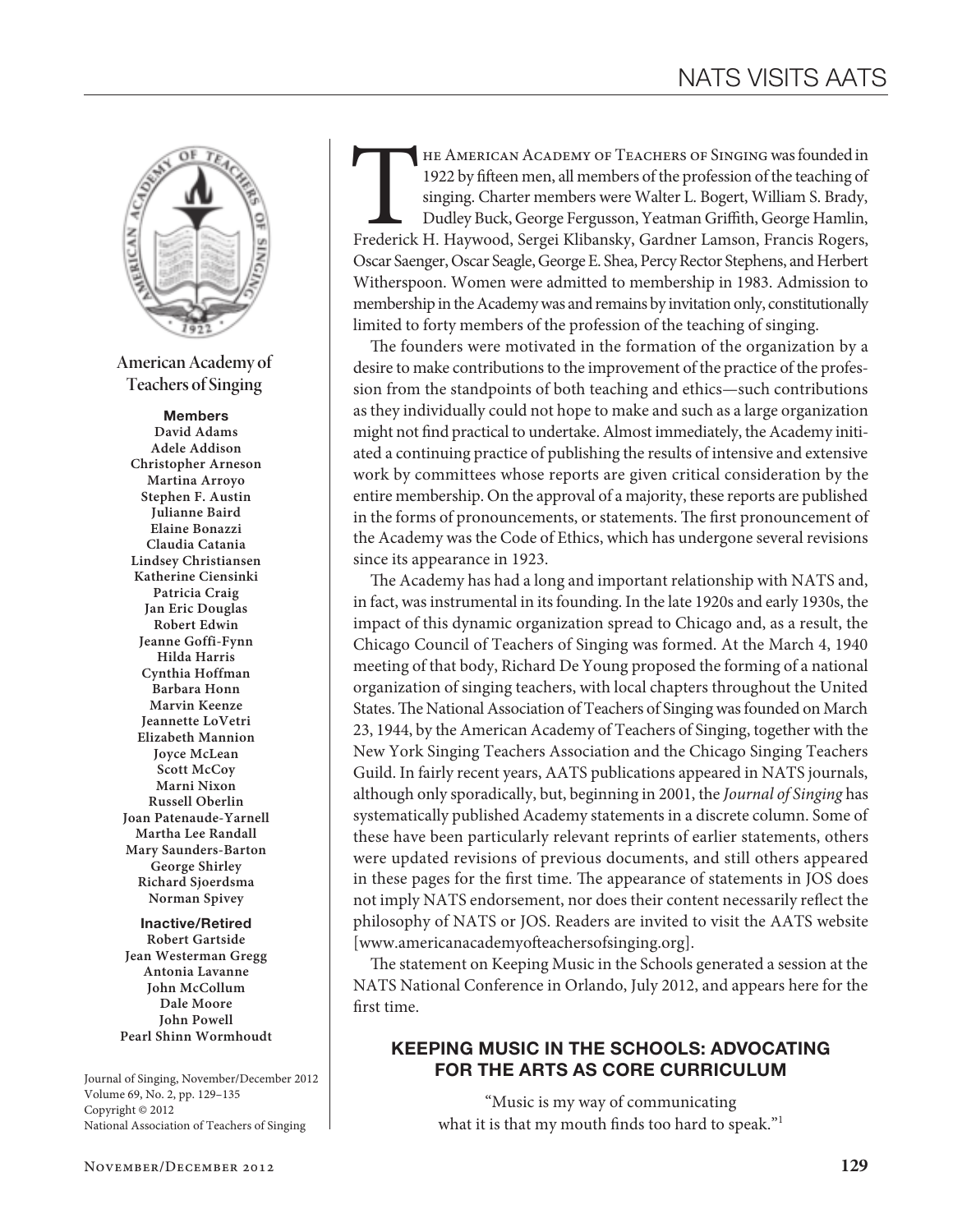# *NATS Visits AATS*

"Music takes over for me when other forms of expression fail."2

"The life of the arts, far from being an interruption, a distraction, in the life of a nation, is very close to the center of a nation's purpose . . . and is a test of the quality of a nation's civilization."3

In these quotations, a child, a composer, and a president of the United States have answered the question: Why should music be taught in the schools?

The members of the American Academy of Teachers of Singing (AATS) believe that all children should have the opportunity to participate in musical activities and receive music education from highly qualified and inspired teachers. Two important federal position papers were published in 2011: "The Arts and Human Development" and "Reinvesting in Arts Education: Winning America's Future Through Creative Schools." "The Arts and Achievement in At-Risk Youth: Findings from Four Longitudinal Studies" was published in March of 2012. The purpose of this paper is to offer the perspective of the Academy with the collective experience of its members, to point out congruencies with the federal papers, to make recommendations, and to call for collaboration with our sister organizations to inform the public and to work for equal distribution of music education as a core subject.

School boards and administrators are often sympathetic to the Academy's position that music should be part of the core curriculum, but feel compelled to justify funding music programs by finding tangible returns on the investment of time and resources. Money is easier to measure than beauty or long-term benefits. It is incumbent upon us, as music educators, to make the case for music as a core subject so convincingly that we no longer have to answer the question "Why?" but instead can focus on "How." AATS believes that the value of music education is beyond price and begins with each individual child. The best ensemble experience allows for individual growth and is far more than entertainment. Children benefit cognitively, socially, and emotionally from the opportunity to participate in music programs. AATS will address these areas individually, for the sake of clarity, all the while realizing that growth at any level tends to be cyclical in nature. The Academy will speak to music education, particularly choral and vocal, with the understanding that the principles apply to all arts education.

The following statements of belief were written independently of the position papers of the two national committees. The endnotes indicate the research in those documents that supports the Academy's experiencebased position on the benefits of arts education.

#### **COGNITION**

Cognition in a musical context has been defined by science in many ways, including the integration of right and left hemispheres of the brain, physical (kinesthetic) coordination, eye-hand and eye-ear acuity, numerical sequencing, creative processes, and improvisation. Language and music follow different paths in the brain. Robert Jourdain wrote, "The cerebral setup for music is far more diverse and changeable than that for language."4 Language describes the contents of the world; music "reenacts the experience within the body."5

Further views include musical intelligence, as presented by the educational psychologist Howard Gardner (based on seven or eight multiple intelligences), which may play to a student's strength, addressing a need not being met in other areas of the curriculum. To be sure, music study would seem to engage virtually all of the intelligences Gardner describes: linguistic, logicalmathematical, spatial, bodily-kinesthetic, and sense of others, in addition to musical intelligence.

My father was not a good student. He got several Ds, an occasional F and many Cs throughout his school years. But he seemed to shine when it came to music—and got As on every report card. I know, I've seen them.

He was fortunate to have music available to him . . . and teachers who recognized his gift. If his schools hadn't provided music, we would never have heard "Moon River," "The Pink Panther," "Peter Gunn," and myriad movie scores.<sup>6</sup>

[Felice Mancini, speaking of her father, Henry Mancini.]

### Social and Leadership Skills

Social skills involved in music making include learning to make group decisions, to collaborate, cooperate, communicate wishes and opinions, and learn from peers. Music study may intrinsically motivate students, giving them autonomy in their own learning.

Being engaged in choir or ensemble is a very positive way to feel involved and connected as an adolescent in school. A strong music program in the school helps our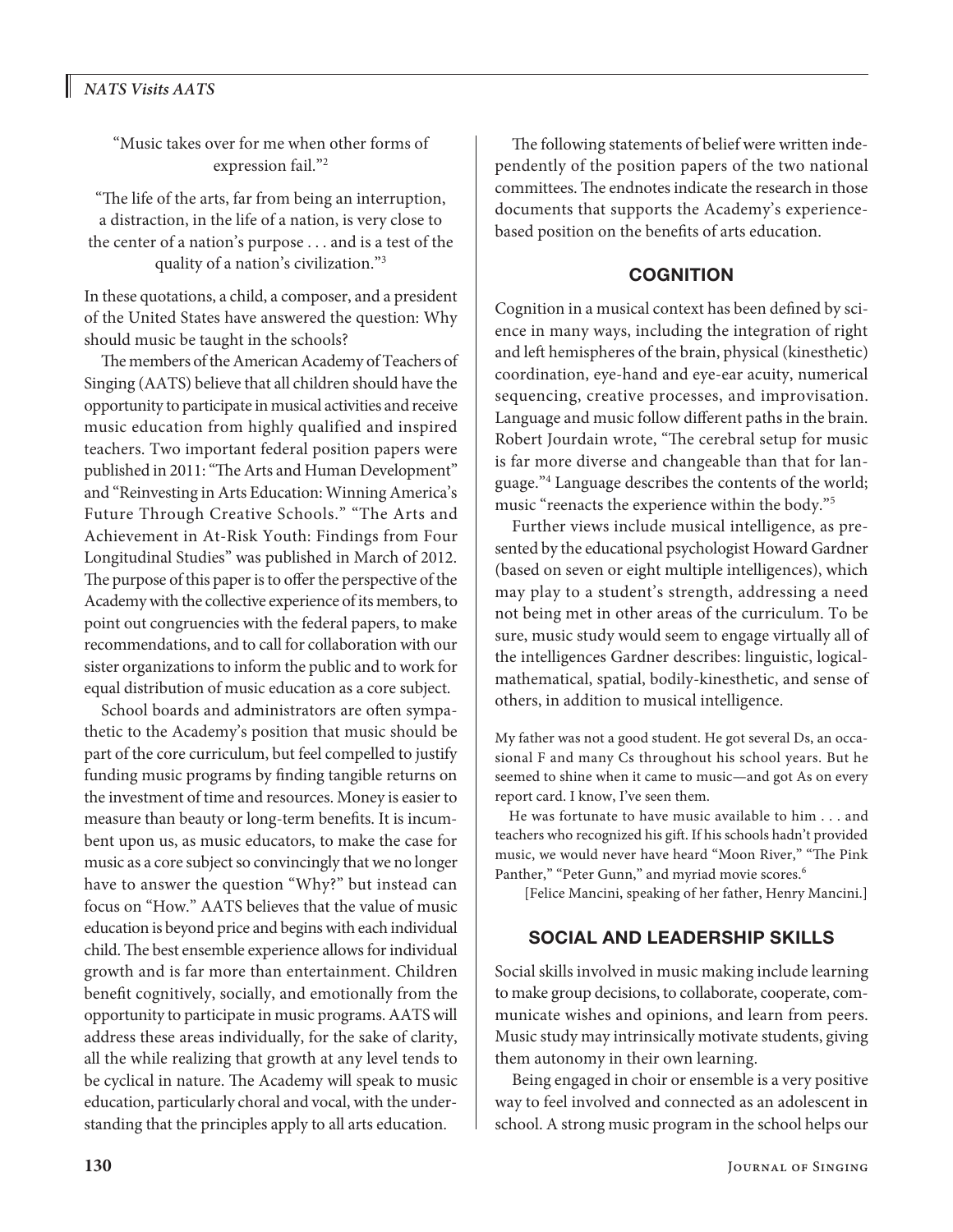children find a way to become involved in these group activities and helps provide a way for our children to stay safe and have positive experiences. Association with children from other ethnic groups, with those with disabilities, and with those of varied ages, helps develop acceptance of others and the sense of "different" softens or disappears. As John Dewey, noted educational reformer and psychologist, argued 100 years ago, education and learning are social processes. He believed that students thrive in an environment where they can experience the curriculum and take responsibility for their own learning, often a very different model than traditionally held in schools even today.7

A musical ensemble involves participation in a community that can include election of officers—a living civics lesson, in addition to being a creative, artistic experience. The lack of civic engagement in the United States has become a serious concern for retired Supreme Court Justice Sandra Day O'Connor. In 2009, she launched *icivics.org*, to provide free interactive lessons and games. "If we don't take every generation of young people and make sure they understand that they are an essential part of government, we won't survive."8 We need to take every opportunity to teach citizenship and there is great risk in failing to do so. As Justice O'Connor says, "You don't need legislation, you need a commitment."9

Music can help students build confidence and selfesteem. Students often grow tremendously in this regard, developing poise and self-assurance with public performances. With music performance we're often talking about overcoming bold barriers—nerves and performance anxiety. This may help engender tolerance, humility, and collegiality. Culturally, music is a medium to confront these differences, as Dewey implies in his book, *Art as Experience*, suggesting that an art form is embedded in the experiences of a culture.<sup>10</sup>

The hard work that goes into a successful performance affords students, not instant gratification, but a medium length delay in rewards that strengthens their ability to work for long term goals. Ultimately, they may learn that the work itself is the reward.

### Emotional Growth and Stability

Assessing emotional growth and maturity is a difficult measurement to make, but a crucially important one.

There is abundant anecdotal evidence of the role music plays in changing lives, one at a time. Quincy Jones wrote that at age ten, he had decided that, "Music will be my mother."11 Even if measurement is problematic, the observations of experienced teachers over many years should be given serious consideration.

Music study allows children to develop the capability to find the means to express what is almost impossible to put into words. The arts can offer children an emotional balance; improvisational play might help children "build fantasies in a way that can help them cope with difficult situations."<sup>12</sup>

Involvement with music, even if playful, is thus more than entertainment. George Shirley wrote:

Entertainment, as defined by most dictionaries, is something that affords the mind rest, relaxation, diversion, amusement; in sum, an agreeable experience. An artistic experience, however, transcends these bounds by offering the mind a challenge, an opportunity for growth; it uplifts as well as soothes and does not have to be agreeable to be worth its weight in gold. Rigorous pursuit of artistic perfection is the goal that prepares psyche and soma in ways that enable future success in disciplines seemingly unrelated to music. The poisonous and shallow view of music as entertainment alone makes it expendable when the education dollars get tight, an easy target for destruction when cognizance of the long-term consequences of such a decision is lacking. History has proven repeatedly that cultivation of the fine and performing arts ensures the continued growth of mind and spirit. In this way, hand in hand with scientific development, civilization is reborn and continues to thrive. $13$ 

We want our students to *experience* music, not to be simply passive consumers of it, or to know *about* it for a standardized test. Our goal in keeping music in the schools is not to produce professional musicians, but to enrich the lives of all students. To be sure, there will be students like Henry Mancini, whose gifts would never have been discovered, had it not been for his public school music teachers.

The Fundación del Estado para el Sistema Nacional de las Orquestas Juveniles e Infantiles de Venezuela, known as El Sistema, enrolls children from poor families and has had phenomenal success. Gustavo Dudamel, known affectionately as El Dude, is a product of that training and is now conductor of the Los Angeles Philharmonic; recognized for his amazing skill and for his curly hair and charm.<sup>14</sup> Training takes time; the "10,000 hour rule"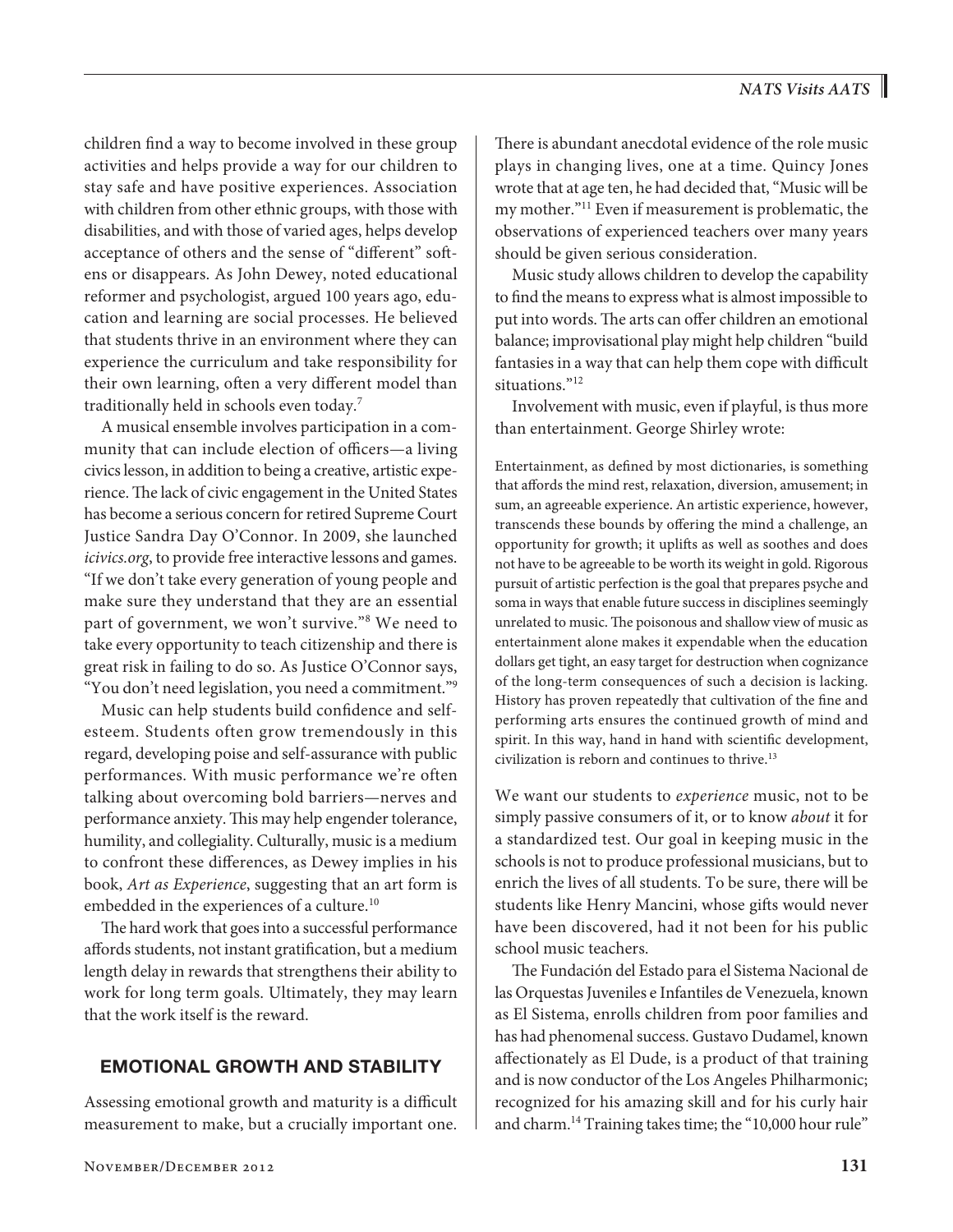dates back to 1899 and scientists have validated it in recent years.15 A music program could be dismantled to solve short-term budget problems, but it could take years to rebuild it and produce more "El Dudes." The Academy believes that all children should have a meaningful musical experience, with the requisite amount of time invested in the quality of instruction and inspiration that would excite the innate gifts of each of them.

Music provides a means for self-expression for children and adults alike, providing a bond between generations that might be difficult to forge with the spoken word. Exuberant, spontaneous songs are sung to boost school spirit for sporting events or as toasts at retirement parties—expert performance is not a requirement. "We Shall Overcome" provided both comfort and strength for the civil rights movement. Crowds along the route of Robert Kennedy's funeral train sang "Amazing Grace," and after 9/11 members of Congress gathered on the Capitol steps to sing "God Bless America." In times of tragedy it would be an added tragedy to have no song to sing.

# Extrinsic Values: The Benefits to Academics

The benefits of participation in music and arts classes include improved class attendance, better graduation rates, and higher academic achievement, according to studies that have been done since the late 1990s.<sup>16</sup> We must rely on educational researchers to do longevity studies with the best possible methodology. The links to find the evidence-based studies from the President's Committee on the Arts and Humanities are listed in the Appendix. Links to the papers cited above can also be found at the AATS website, americanacademyofteachers ofsinging.org.

The benefits of music education may be immediate, but it's more likely that it may be years before the value is realized, and then not in a way that can be measured. Middle school teacher Sheldon Bair writes:

The reality is that we are teaching students whose future jobs do not yet exist! I have another former student who went to college for flute performance and physics at Towson University and then Peabody for acoustics. Her job with Exxon-Mobil is to keep an "eye" on the tuning forks in pipes through which petroleum flows, and if they don't ring true to find out the cause and have the proper people correct it. She has two labs in northern NJ and loves her job. I had no idea such jobs exist.<sup>17</sup>

# **DISCUSSION**

The American Academy of Teachers of Singing would be expected to be advocates for music in the schools. If we don't preach what we practice, who will? We have an obligation to advocate for what long experience has taught us to be crucial in the development of our students and consequently to the wellbeing of our communities. As Margaret Mead said, "Never doubt that a small group of thoughtful, committed citizens can change the world. Indeed, it is the only thing that ever has."18

Why are the two large and long-ranging studies mandated by the President and the National Endowment for the Arts, by themselves, not sufficient to bring about the changes that we recommend? The answer lies in our system of government. The studies provide information and even recommendations, but it takes legislators and school boards to implement them, and it requires that local communities, as well as state and national agencies, bear a responsibility for seeing that these issues are brought to the table for consideration and funding.

The information that we offer must be accurate, and it is possible that some of the individual studies cited by PCAH and NEA have questionable methodology. Research must continue to refine and corroborate results currently available. If the results of a study are exaggerated, it weakens the argument that we present to petition for funding. Dr. Kenneth Elpus, in his exhaustive 2011 dissertation, looked at "socioeconomic status, native language, parents' education, and race/ethnicity of U.S. high school students."<sup>19</sup> He stated that the real problem was "unequal distribution" from district to district.<sup>20</sup> There are numerous statements in the two federal papers that corroborate this inequality.<sup>21</sup> In a communication of April 8, 2012, Dr. Elpus stressed that if a website is linked to postancillary material, it is not acceptable for that site to be blank.

National Public Radio has given the schools a passing grade in arts education because they have programs (only 8 or 9% have no programs at all), $22$  yet we read frequently of arts funding being cut in order to pay for technology or to cut budgets. Parents are being called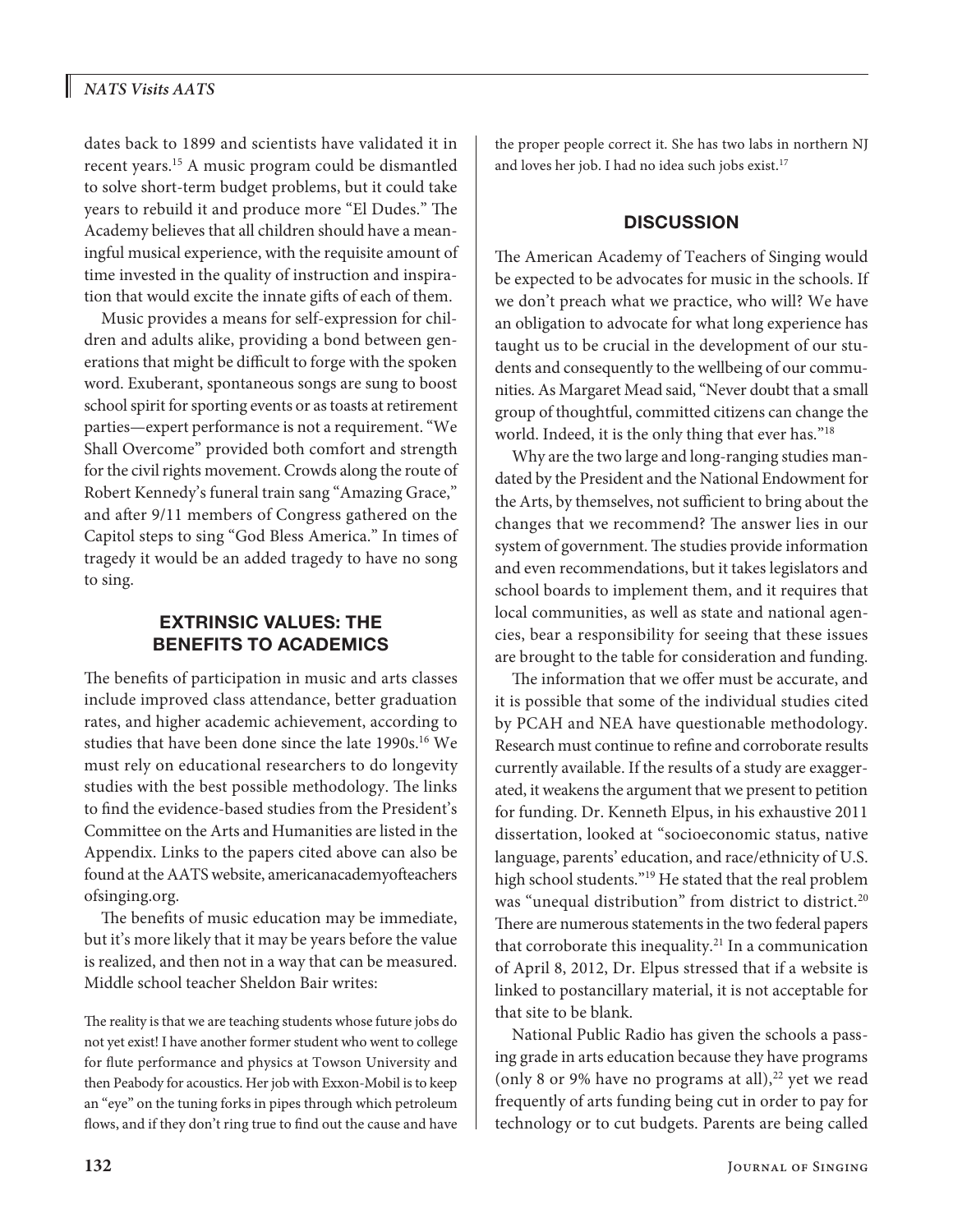on to pay for classroom costs. "Many educators are concerned that relying on such private largess exacerbates disparities between schools in affluent neighborhoods where parents sometimes raise hundreds of thousands of dollars per year—and schools in poor neighborhoods, which often make do with public money."<sup>23</sup> If most schools have music programs, what percentage of the student body participates? If a middle school teacher has 60% participation in music, that is unusually good, but what about the other 40%? Might those students be the very ones who would benefit? It should be noted that the passing grade is for the *existence* of arts programs; there has been no grade given to the *quality* of the courses offered.

The members of the Academy are not social scientists, statisticians, neurologists, or urban anthropologists. However, there are chilling statistics that are readily available: White males between the ages of 30–49 with a BA or higher, had only 3% not in the work force. The same age group with less than a high school diploma had 13% not in the work force in 2010. Communities with a greater percentage of high school dropouts had higher crime rates.<sup>24</sup> It may be very difficult to determine just how many students remain in school because they love music and arts classes, but given the expense to society at large of the consequences of students dropping out, isn't it worth exploring every possible avenue for keeping them *in* school?

Extracurricular activities can be wonderful for those who want to have more participation in music and the arts, but the term denotes just that: extra! An "extra" can have great value, but an activity outside the curriculum may involve an additional fee that a student may not be able to afford and transportation that a student may not be able to find. Sometimes a community makes important contributions of time and energy for programs such as Band Together; volunteers enjoy the opportunity to participate and show support of music education and to help keep it a core subject. James Boord established Band Together and writes, "It is really a great thing that everyone works together on. It motivates many of the teachers who participate and is something they can be proud of. It also shows us that the community cares about the program as a whole."25

As more and more learning is being done online with the loss of social interaction, even in elementary school, music takes on added importance in the social development of children. "This would appear to make it possible to go from kindergarten through eighth grade without ever stepping into a real classroom . . . collaborative problem solving, socialization, working with other people is key not just to the global economy but to getting along in life."26

There are research questions that still need to be answered. "The Arts and Human Development" cites sources for grants to study those questions. As we await the results of such research, we need not wait to advocate for arts education. We must offer our recommendations to PTAs and the public at large.

#### **RECOMMENDATIONS**

AATS assumes that those in position to make funding and curricular decisions do not have the time to read the several hundred pages in the 2011 federal reports. We can help them by distilling the information and making recommendations. We are all stakeholders in the outcome.

Music must be retained as a core subject, regularly scheduled, a class that can be taken without sacrificing another subject. With merit pay being considered more often and dependent on how well a student performs on standardized tests, how willing will a math teacher be to release a student for a musical activity?

PCAH recommends integrating music into other classes, but AATS maintains that it must not be done at the expense of music as a core subject. Music should be more than a mnemonic device for remembering history or science.<sup>27</sup> A highly trained teacher teaching subject matter he loves is absolutely necessary; it is not an "add on" for a teacher in another field. It is not to be what George Shirley calls "art on a cart." The music teacher can integrate topics being studied in other classes in the repertoire chosen; this is more effective than for the classroom teacher to try to gain the skills necessary to incorporate music in his field.

We must become involved in the political process. We must ask candidates about their positions on arts education; it is not the only issue, certainly, but it is an extremely important one. Every transaction involves more than two people—what is the true cost of the "savings" under consideration? If arts classes are cut, is it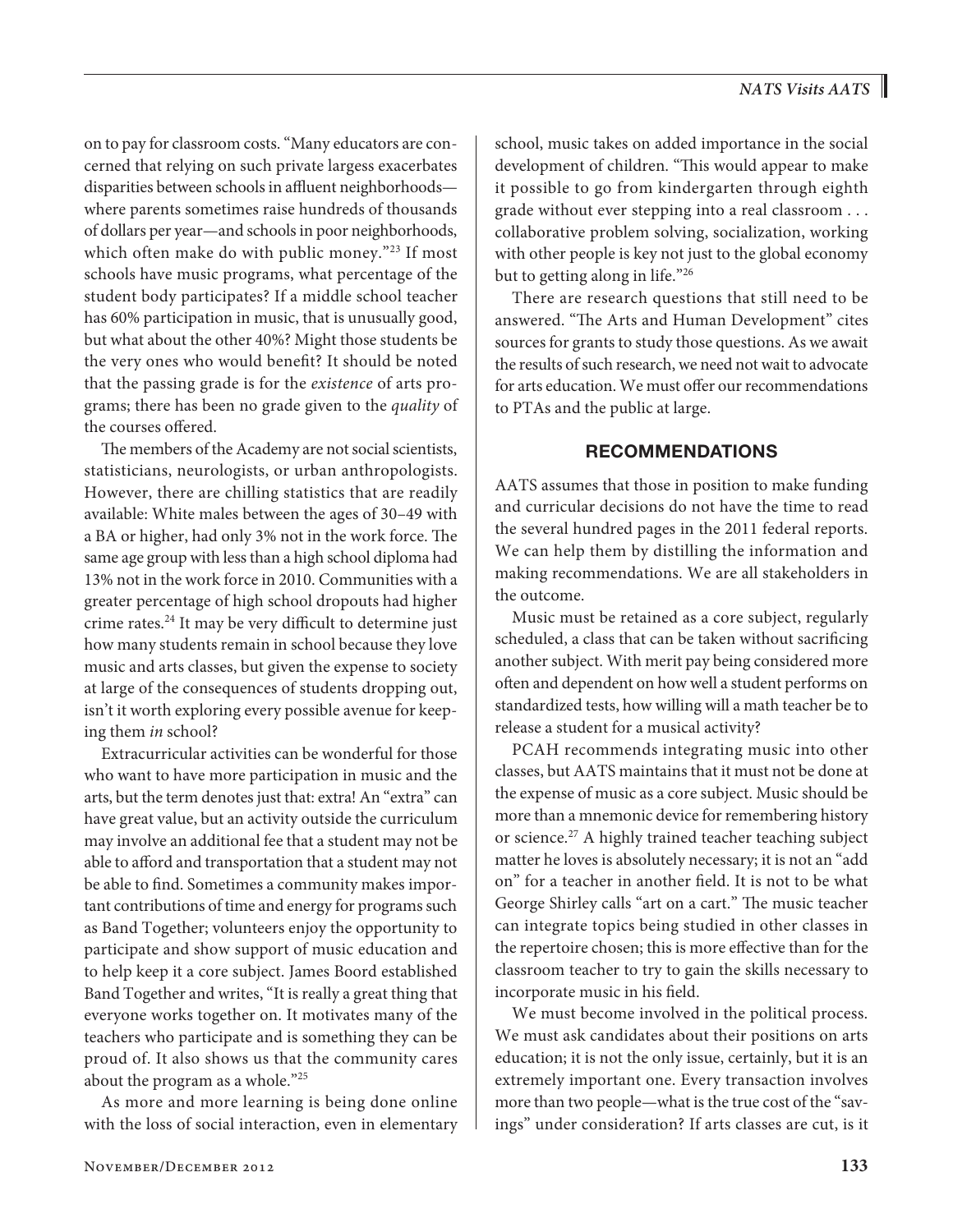# *NATS Visits AATS*

truly a savings even in the short term? Where will those students go? Will they go to other classrooms contributing to overcrowding? We must state our position on arts education over and over again as each new team of legislators and administrators takes office.

Books, articles, blogs, and even advice columns are addressing the issue of arts education. It is time for a collective focus on expanding and improving arts education. It has been shown repeatedly that brainstorming in large groups does not generate as many ideas as when individuals think about solutions and then pool their ideas. It seems that we become "stuck" on ideas or a particular train of thought when we work in large groups. The best ideas come when they have been debated as the brainstorming takes place and it has been found that ideas continue to form after the debate is over. It is our hope that with discussions and panels at arts conferences around the country, we will be able to pool the best ideas about how we can make the most compelling case in every legislative body, big and small, and promote a groundswell of public opinion. A defeat at any level must not be the end of the story. We must be tireless and we must learn to use social media to alert and inform the public.

Great emphasis has been placed on the teacher and that is indeed where the gift of music is delivered to the student. But that teacher must have the support of an effective principal in a school that is in good repair. We wish to provide the context for a sea change in the importance given to arts education.

Counting for all the people down through human history, from past to present, the total sum of our genetic inheritance is less than a teardrop. That's what we pass on for the next century. . . . And those who are trying to preserve that teardrop, that heritage, are acting in the finest tradition of all religion, of all culture... $^{28}$ 

The time to act is now. The AATS website has links to the PCAH and NEA reports and a listing of special programs that augment and support the arts. The American Academy of Teachers of Singing is committed to improving and expanding arts education in the public schools. The Chorus America website lists March as Music in the Schools month; Arts Advocacy has 27,000 members, and Arts Advocacy Day is April 17. In 2011, MENC became the National Association for Music Education (NAfME), 75,000 strong. Often we are not aware of the efforts of other advocacy groups, and while we need to act locally, a huge concerted outcry is also needed. AATS would like to serve as a catalyst for all arts organizations to work together in pooling our wisdom, fervor, and creativity in preserving the best programs and initiating new ones.

Will you join us?

#### **RESOURCES**

For "Reinvesting in Arts Education: Winning America's Future Through Creative Schools," go to: www.pcah.gov Appendix A in this paper lists studies on arts education.

For "The Arts and Achievement for At-Risk Youth," go to: www.arts.gov, then click on Research Reports.

For "The Arts and Human Development," go to: www. arts.gov, then click on Publications.

The best advocate for arts education is a person from the community—you! Go to: theperformingartsalliance. org and then to the issues page. Websites change, so the headings may be different, but you should find the following:

- Benefits of Arts Education
- Status of Arts Education
- Policy Leaders Speak Up
- Public Opinion
- • Arts Education Partnership
- • Tips for Contacting Your Legislator
- • Department of Education Arts in Education Programs

#### **NOTES**

- 1. George Shirley, "Music Education in Detroit's Public Schools: The Struggle to Survive;" www.newmusicbox.org/ articlenmbx?id-6423.
- 2. Rene Clause, *Washington Post* (December 25, 2011).
- 3. President John Kennedy, statement prepared for *Creative America*, 1963 (inscribed at the Kennedy Center for the Performing Arts).
- 4. Robert Jourdain, *Music, the Brain, and Ecstasy* (New York: Harper Perennial, 1997), 293.
- 5. Ibid.
- 6. Felice Mancini, "Dear Amy," writing to thank columnist Amy Dickerson for recommending Mr. Holland's Opus